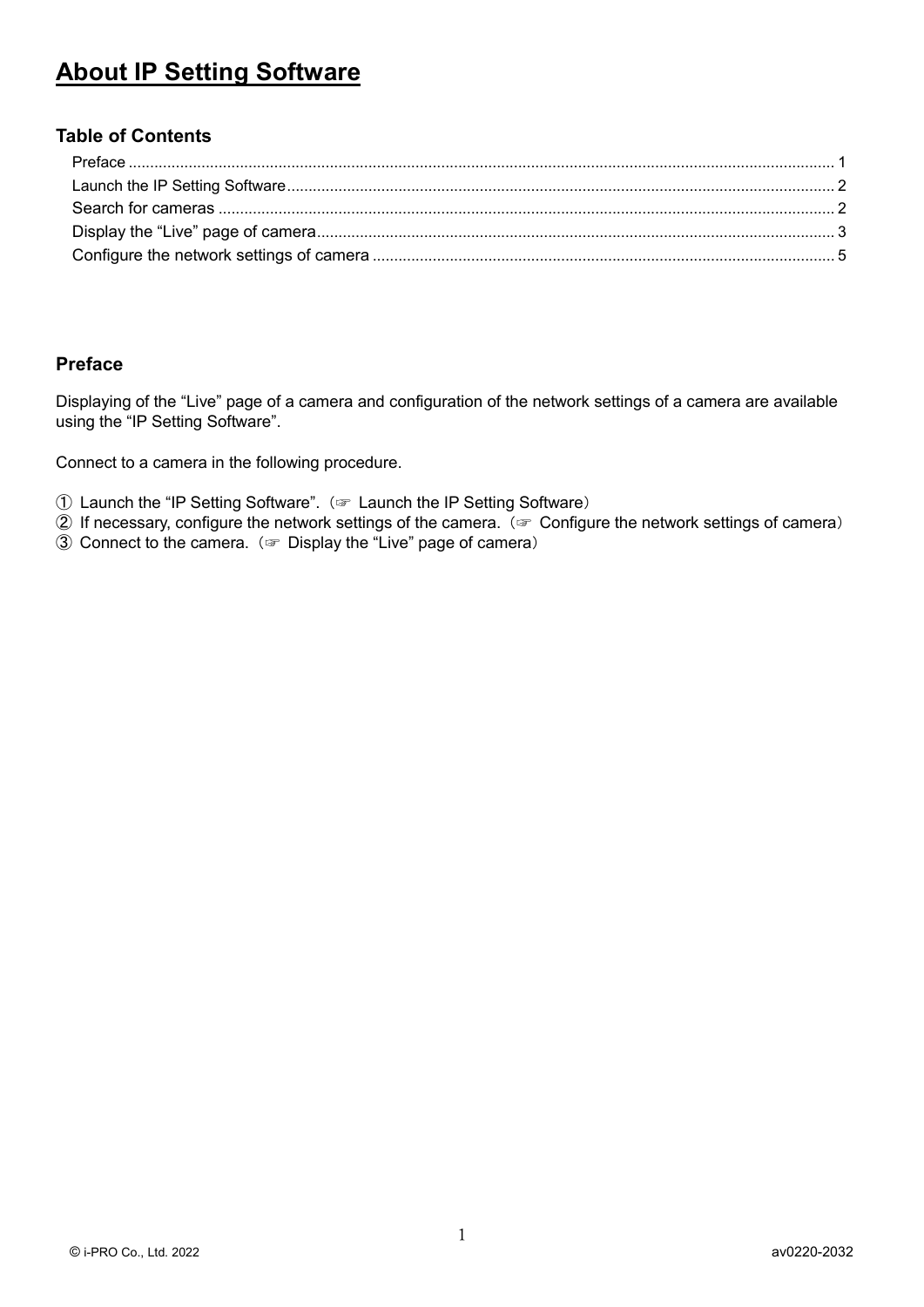# <span id="page-1-0"></span>**Launch the IP Setting Software**

Double-click the downloaded file (EasyIpSetup.exe) to launch this software.

Information of the found cameras including MAC address and IP address will be displayed.

### **Note**

- ・When the License Agreement is displayed, read the Agreement and choose "I accept the terms in the license agreement", and then click [OK].
- ・When duplicate IP addresses are used, the number of the camera with the duplicate address is displayed in overlap.
- ・The displayed camera information is not automatically updated. Click the [Search] button to update the information.
- ・It is possible to change the "List of camera-related device" display between IPv4 addresses and IPv6 addresses in accordance with the protocol in use.
- ・The information displayed can be sorted by clicking the title of each displayed item.

### **IMPORTANT**

- ・The "Windows Security Alert" window may be displayed when starting the "IP Setting Software". In this case, disable "User Account Control" from the control panel.
- ・"IP Setting Software" is inoperable in other subnets via the same router.

|                                                                |                    |                         |          | List of camera-related device |       |                      | About this software |
|----------------------------------------------------------------|--------------------|-------------------------|----------|-------------------------------|-------|----------------------|---------------------|
| No.<br>1<br>$\overline{\mathbf{c}}$<br>$\overline{\mathbf{3}}$ | <b>MAC Address</b> | IPv4 Address            | Port No. | Device name                   | Model | <b>Serial Number</b> | IPv4 overlap        |
|                                                                | Search             | <b>Network Settings</b> |          | Open the device window        |       |                      |                     |

### <span id="page-1-1"></span>**Search for cameras**

Click the [Search] button to search for the connected cameras.

The connected cameras will be displayed with network information including MAC addresses and IP addresses.

|                                          |                    |                         |          | List of camera-related device |       |                      | About this software |
|------------------------------------------|--------------------|-------------------------|----------|-------------------------------|-------|----------------------|---------------------|
| No.<br>1<br>$\overline{\mathbf{c}}$<br>3 | <b>MAC Address</b> | IPv4 Address            | Port No. | Device name                   | Model | <b>Serial Number</b> | IPv4 overlap        |
|                                          | Search             | <b>Network Settings</b> |          | Open the device window        |       |                      |                     |

### **Note**

・When using a DHCP server, the IP address assigned to the camera can be displayed by clicking the [Search] button of the "IP Setting Software".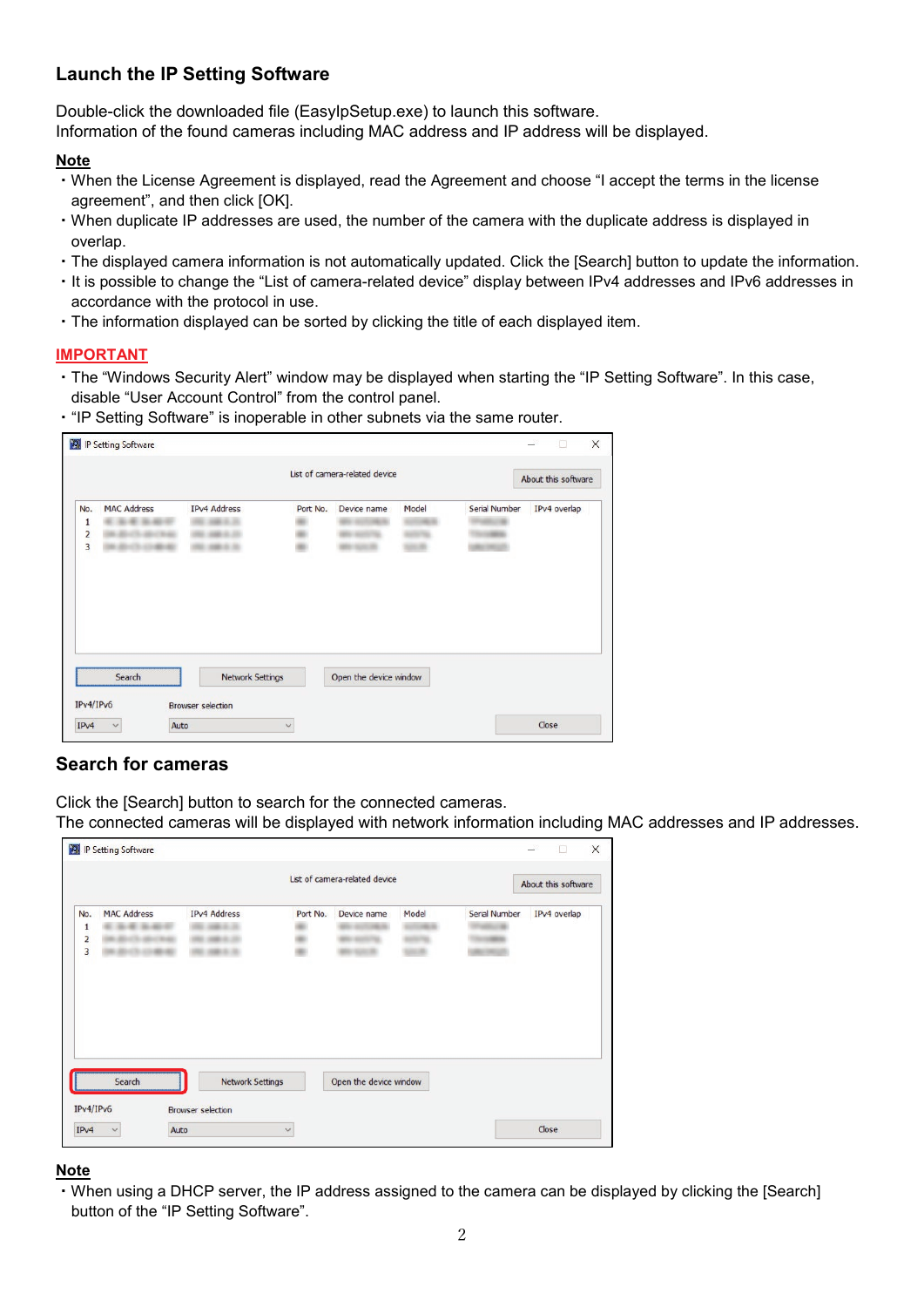# <span id="page-2-0"></span>**Display the "Live" page of camera**

Click the MAC address/IP address of the desired camera and then click the [Open the device window] button to display the "Live" page of the camera.

|   |                 |                         | List of camera-related device |       | About this software        |
|---|-----------------|-------------------------|-------------------------------|-------|----------------------------|
|   | No. MAC Address | <b>IPv4 Address</b>     | Port No. Device name          | Model | Serial Number IPv4 overlap |
| 3 |                 |                         |                               |       |                            |
|   |                 |                         |                               |       |                            |
|   |                 |                         |                               |       |                            |
|   |                 |                         |                               |       |                            |
|   | Search          | <b>Network Settings</b> | Open the device window        |       |                            |

### **Note**

- ・Click the same MAC address described on the label attached to the desired camera.
- ・It is possible to select the browser to display the "Live" page of the camera from the [Browser selection] pull-down menu. When "Auto" is selected, the "Live" page of the camera will be displayed with the default web browser on Windows or IE mode of Microsoft Edge.

Select "Auto" under normal usage. Only in a case where a specific web browser is needed to be used, select the web browser from the pull-down menu.

|                           |                    |                          |              | List of camera-related device |       |               | About this software |
|---------------------------|--------------------|--------------------------|--------------|-------------------------------|-------|---------------|---------------------|
| No.<br>1<br>$\frac{2}{3}$ | <b>MAC Address</b> | <b>IPv4 Address</b>      | Port No.     | Device name                   | Model | Serial Number | IPv4 overlap        |
|                           |                    |                          |              |                               |       |               |                     |
|                           |                    |                          |              |                               |       |               |                     |
|                           | Search             | <b>Network Settings</b>  |              | Open the device window        |       |               |                     |
| IPv4/IPv6<br>IPv4         | Auto               | <b>Browser</b> selection | $\checkmark$ |                               |       |               | Close               |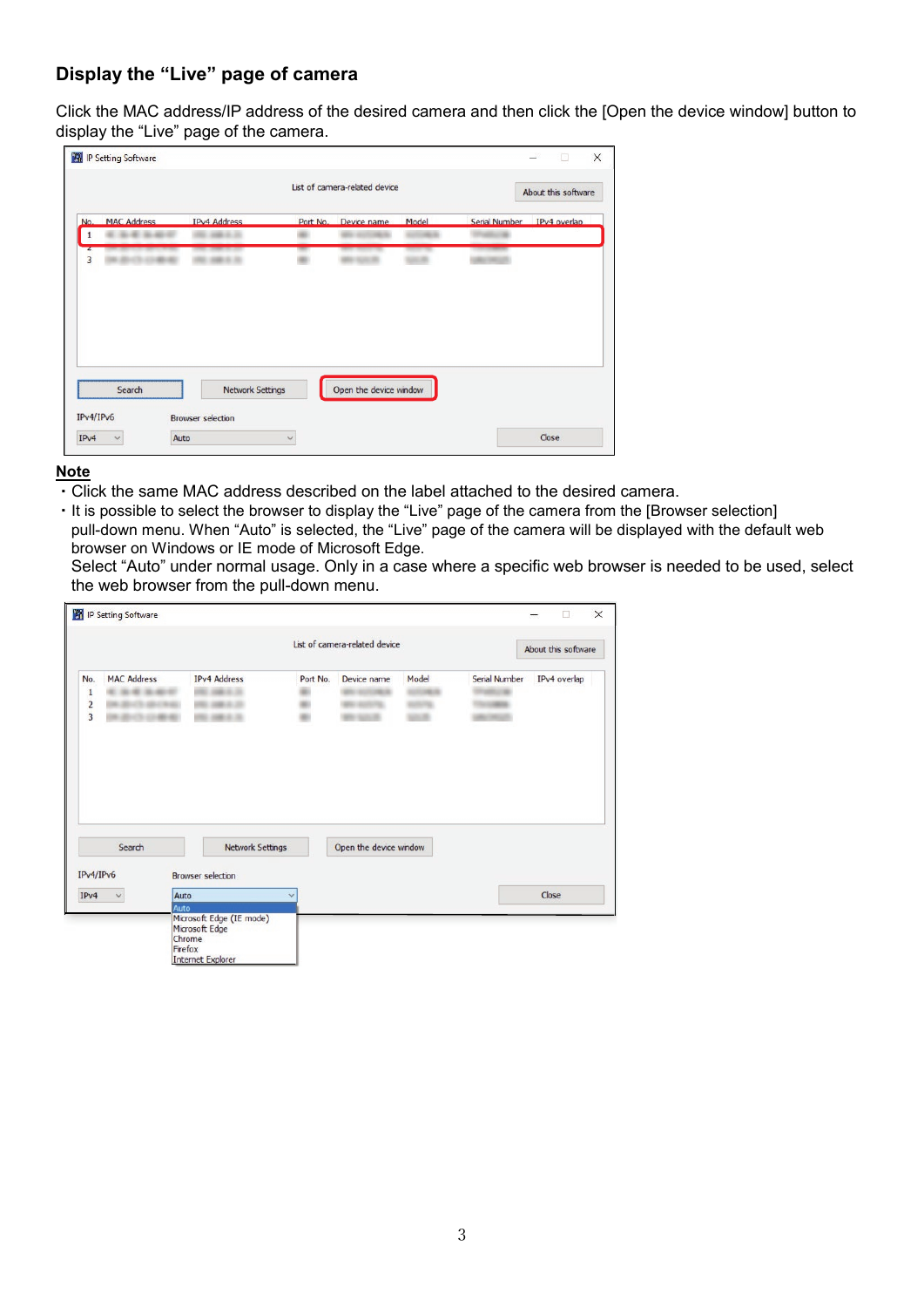The "Live" page of the camera is displayed.

### **Note**

- ・Depending on the environment of your PC, it may take time for images to be displayed.
- ・When the viewer software installation screen is displayed, follow the on-screen instructions to install the software. (The viewer software is installed from the camera.)
- ・When the administrator registration window is displayed, enter "User name","Password" and "Retype password" by following the instructions displayed on the screen, and then click the [Set] button.



Please keep your user name and password in a safe place free from public view to ensure security. After completing the registration, the camera will automatically be re-connected and the authentication window will be displayed. Enter the registered user name and password. The default setting of user authentication is "On". For further information, refer to the "Preface" section in the Operating Instructions.

### **IMPORTANT**

・When the camera is used over the Internet, setting user authentication to "Off" may lead to unintended access by a third party. Please leave user authentication set to "On".